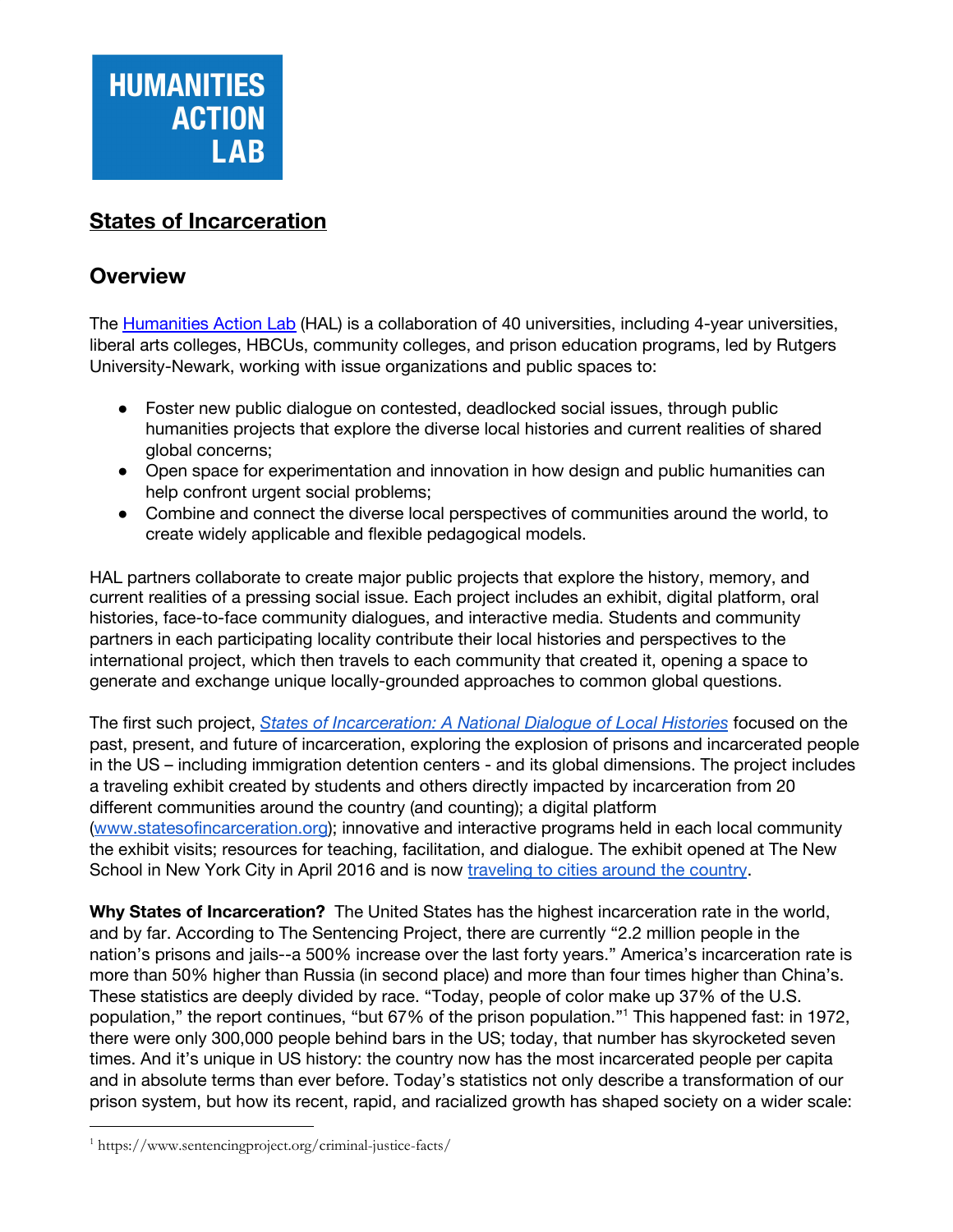labor and economic systems; racial power structures; landscapes and communities; and democratic practice. What happened? How is it rooted in much longer histories? And how can exploring the path to this point help us change course in the future?

**Why not leave it to the experts? Local discovery, national dialogue:** HAL projects are studentand community-driven, involving an ongoing dialogue among local student teams, their community partners (people outside the university directly impacted by incarceration in diverse ways), their faculty coordinators, and their counterparts across the country. HAL university partners offer courses, through which students collaborate with community partners to curate a history of a local site of incarceration as one piece of the national project.

Becoming a part of the HAL community has had a lasting impact on our university partners, including:

- **● Innovative and transformative pedagogies**: More than half of university professors have recently recognized the importance of public humanities and use it in their classrooms. And more universities are intentionally incorporating it into their curriculum. HAL faculty have been at the forefront of these efforts at their universities. Participation in States of Incarceration has resulted in standing courses, lecture series, and new, academic programs.
- **● Inter-institutional and community collaborations**: States of Incarceration has activated new partnerships between and within universities, and universities and their communities, that extend long after the exhibit has come and gone.
- **● Measurable impact**: HAL meticulously evaluates its strategic goals and the impact of each project on students, faculty, and communities using both qualitative and quantitative data. This information and analysis has been used to support applications for external and internal funding and tenure/promotion, in addition to helping faculty document their students' learning and engagement with the project's experimental and experiential ways of teaching and learning.

**What is the impact of States of Incarceration on communities?** As described above, each local "chapter" is created through a collaboration among students and others directly impacted by incarceration in a variety of ways. In addition, men and women directly impacted by incarceration have been involved at every stage, including the national working group that framed the traveling exhibition's guiding questions and designed potential public interaction mechanisms that allowing affected communities to create and share stories in an ongoing way as the exhibit grows and travels.

On the local level, hosting the exhibit presents a great opportunity for communities to examine local histories in greater detail in the interest of thinking through the ways they can collaborate to create change in the places where they live. The exhibition tackles everything from race to gender to juvenile justice to life sentences. Over the last three years, States of Incarceration has hosted over 100 public programs in twenty cities across the country. Here are just a few ways that our partners have activated the traveling exhibit:

- **● Structured dialogue/public forums** are designed to engage multiple and varied stakeholders in dialogue around a particular topic related to mass incarceration. For example, Michigan, Massachusetts, and Ohio hosted open forums where community members were able to interact with and ask questions of representatives from their local corrections' departments.
- **● Community mobilizing** events serve as a great way to share information about local campaigns or policy issues. The "Shape the Debate" feature on the States of Incarceration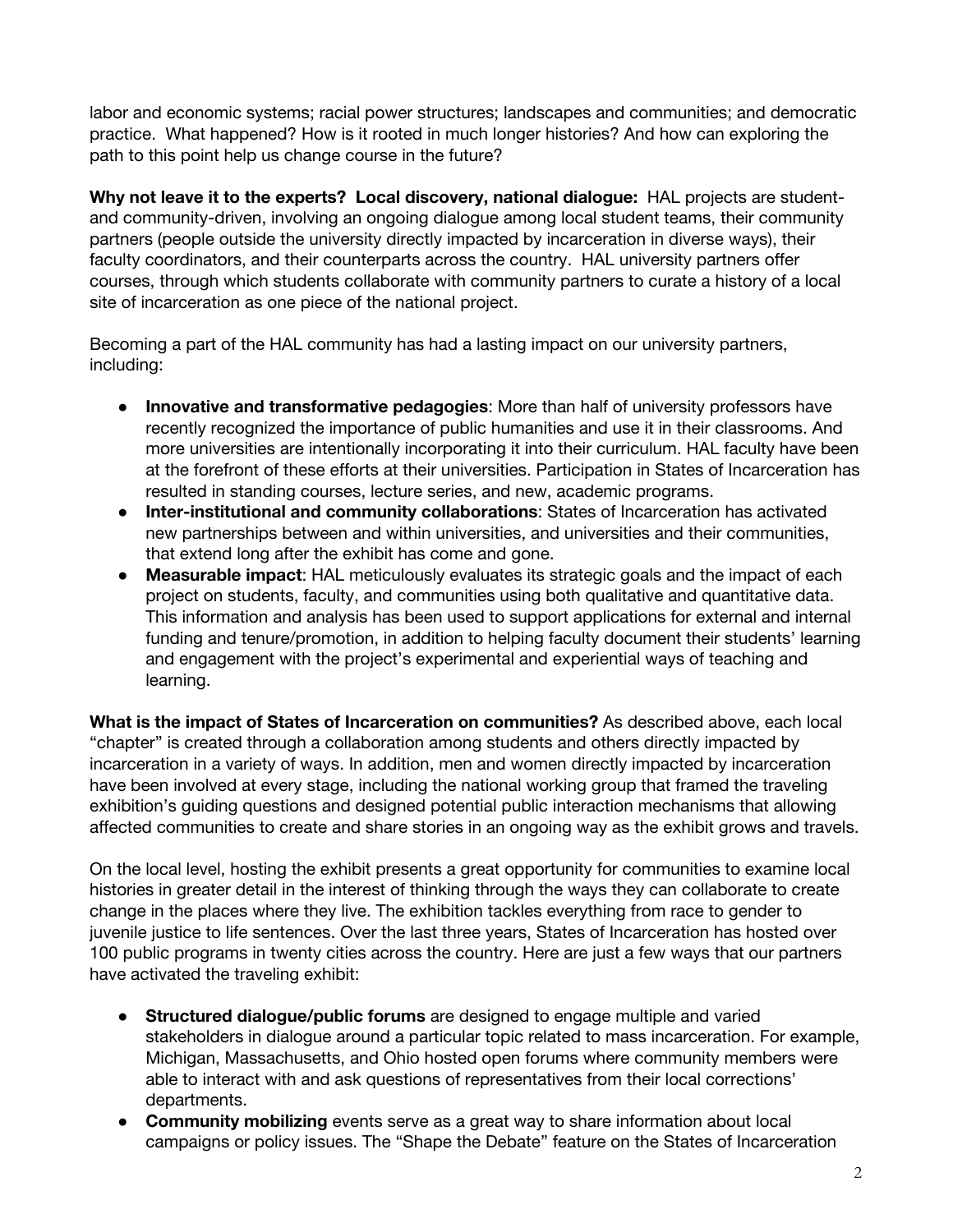website is a built-in tool that allows facilitators to poll community members and collect data. For example, in Louisiana, local partners used the "Shape the Debate" feature as a means of demonstrating to state legislators the overwhelming community support for "banning the box" on college applications in the state.

- **● Films screenings/performances/storytelling** utilize the arts as a vehicle for community conversations about mass incarceration. Partners have hosted everything from poetry readings to plays to story circles in the interest of centering the voices of those who are directly impacted in a way that creates a safe space for dialogue.
- **● Community education** events can take the form of teach-ins or workshops. These allow participants to learn tangible skills and information related to criminal justice reform. In Massachusetts, for example, our partners hosted a series of free "know your rights" workshops. In Indiana, our collaborators offered mental health first aid certification classes, which present an alternative to calling police.

# **Become an SOI partner: Add Your Community's Story**

*States of Incarceration* is designed to grow and change as new communities add their histories and contemporary experiences of mass incarceration. Here's how your university can participate:

## **Partner obligations**

- Teach a course on the history of incarceration nationally/globally as well as in your local community, using resources provided by HAL
- Lead students to collaborate with others directly impacted by incarceration outside the college/university to curate a new "chapter" of SOI about a history of incarceration in your state/community, using SOI design templates and workplans, for inclusion in physical and digital SOI exhibit
- Install and host the exhibit at a local venue
- Host public dialogues around exhibit
- Pay HAL digital and physical exhibit design/fabrication fee of:
	- \$6000 for exhibit panel to be integrated into national [traveling](https://drive.google.com/file/d/0B_VTAaeg1WMiZk5PMHhxamVRRnQtSUpGRmdrLTI2UlV2Y2E0/view?usp=sharing) exhibit, plus new area on web platform with unlimited digital material (see examples [here\)](http://statesofincarceration.org/state-by-state)
	- \$750 shipping for the exhibition
- Assume or facilitate (through collaboration with local venue or organization) costs of local hosting, including:
	- Support for community partnership: cost varies depending on nature of collaboration but is typically around \$1000-2000 for the community partners' time and any other expenses such as travel costs, food, etc.
	- Packing, unpacking, exhibit installation: labor costs vary by institution
	- Public programming: cost varies depending on scale and scope of programming

### **HAL Resources and Obligations**

- Provide teaching resources on both subject and methodology, including readings and other media on incarceration histories, and guidelines and models for community collaboration/co-curation and dialogue facilitation
- Administor week-by-week curation work plan, providing guidelines for how to work with your team to produce a "chapter" within a 15-week semester
- Provide design guidelines detailing number of images, amount of text, and options for media